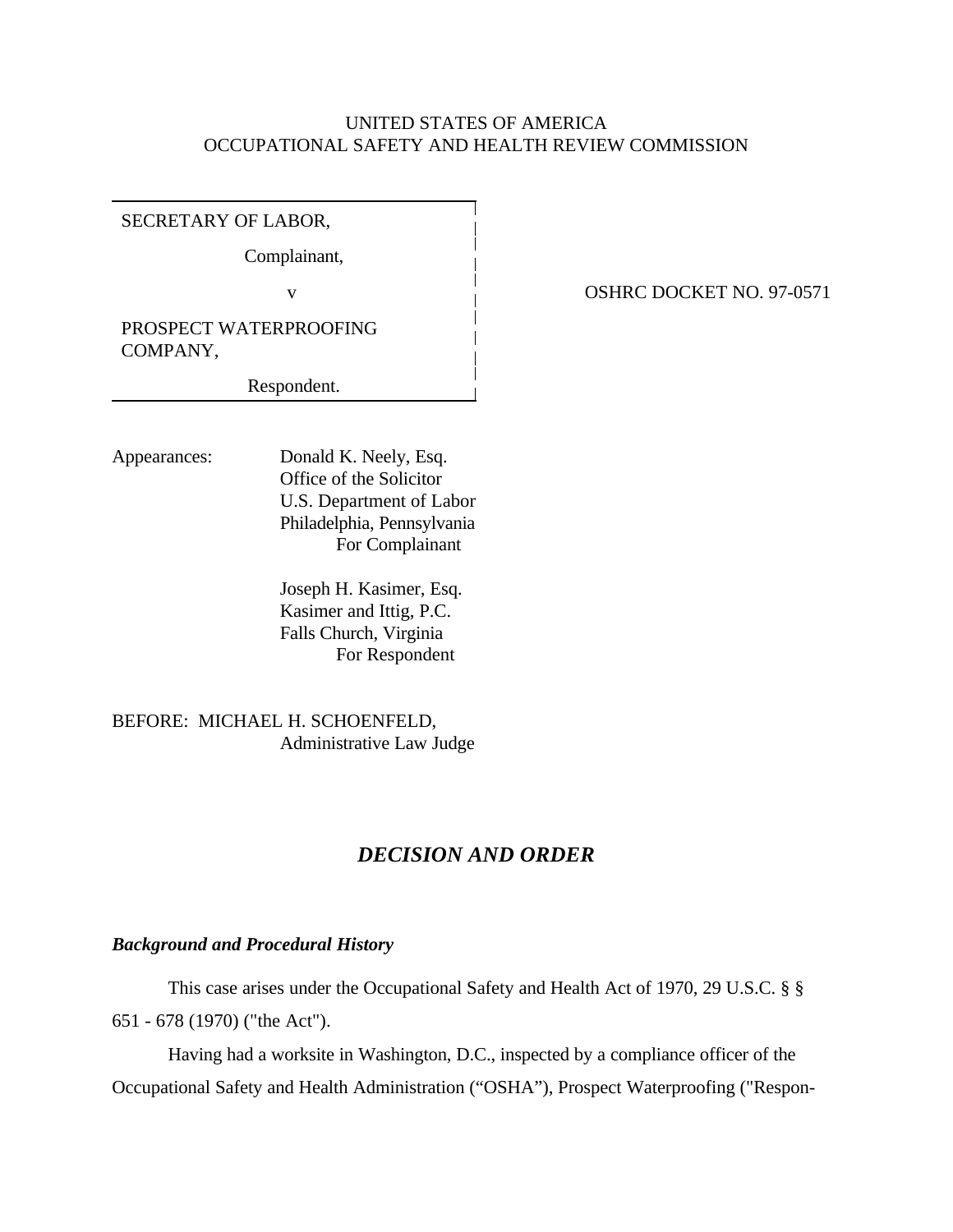dent") was issued one citation alleging one serious violation of the Act in that its employees near the edge of a roof were exposed to a fall hazard. A penalty of \$5,600 was proposed. Respondent timely contested. Pursuant to the Order of the Chief Administrative Law Judge designating this case for E-Z Trial under Commission Rule 203(a), 29 C.F.R. § 2200.203(a), the case came on to be heard on August 21, 1997 in Washington, D.C. No affected employees sought to assert party status.

#### *Jurisdiction*

Complainant alleges and Respondent does not deny that it is an employer engaged in roofing operations. It is undisputed that at the time of this inspection Respondent was engaged in replacing a roof on a multi-story building in Washington, D.C. Respondent does not deny that it uses tools, equipment and supplies which have moved in interstate commerce. I find that Respondent is engaged in a business affecting interstate commerce.

Based on the above finding, I conclude that Respondent is an employer within the meaning of § 3(5) of the Act.<sup>1</sup> Accordingly, the Commission has jurisdiction over the subject matter and the parties.

#### *Discussion*

In accordance with Commission rule 209(f), 29 C.F.R. § 2200.209(f), a decision in this matter was issued orally from the bench following the hearing and oral argument (Tr.140-153). That decision stands as the decision of the Administrative Law Judge and is attached hereto For the reasons stated therein, the citation and notification of proposed penalty in this matter are VACATED.

<sup>1</sup>  *Title 29 U.S.C. § 652(5).*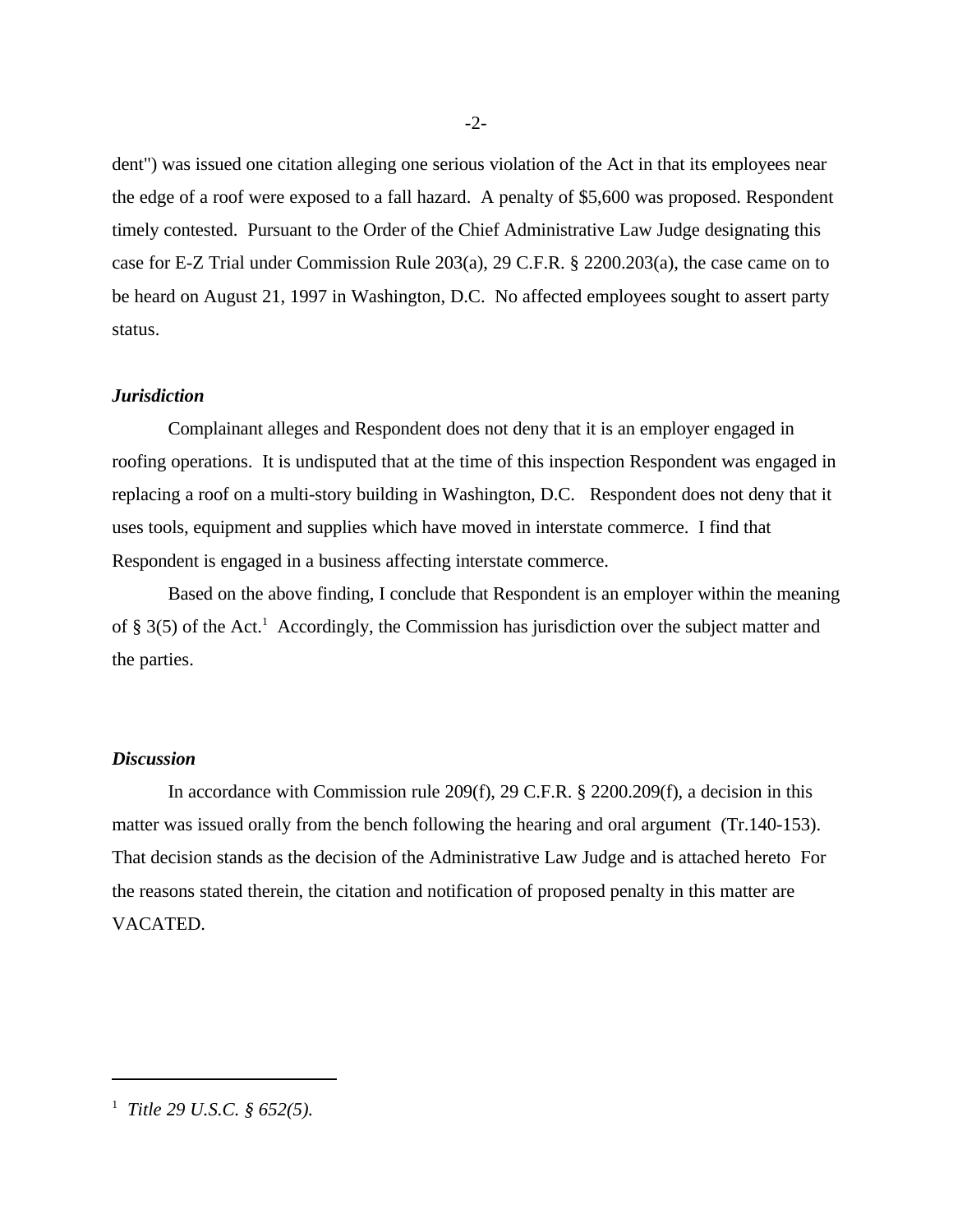#### *FINDINGS OF FACT*

All findings of fact necessary for a determination of all relevant issues have been made above. Fed. R. Civ. P. 52(a). All proposed findings of fact and conclusions of law inconsistent with this decision are hereby denied.

## *CONCLUSIONS OF LAW*

1. Respondent was, at all times pertinent hereto, an employer within the meaning of section 3(5) of the Occupational Safety and Health Act of 1970, 29 U. S. C. § § 651 - 678 (1970).

2. The Occupational Safety and Health Review Commission has jurisdiction over the parties and the subject matter.

3. Respondent was in not violation of section 5(a)(2) of the Act as alleged in Citation 1, Item 1.

## *ORDER*

Citation 1, issued to Respondent on March 25, 1997, is VACATED.

Michael H. febroar [22]

Michael H. Schoenfeld Dated: Judge, OSHRC

Washington, D.C.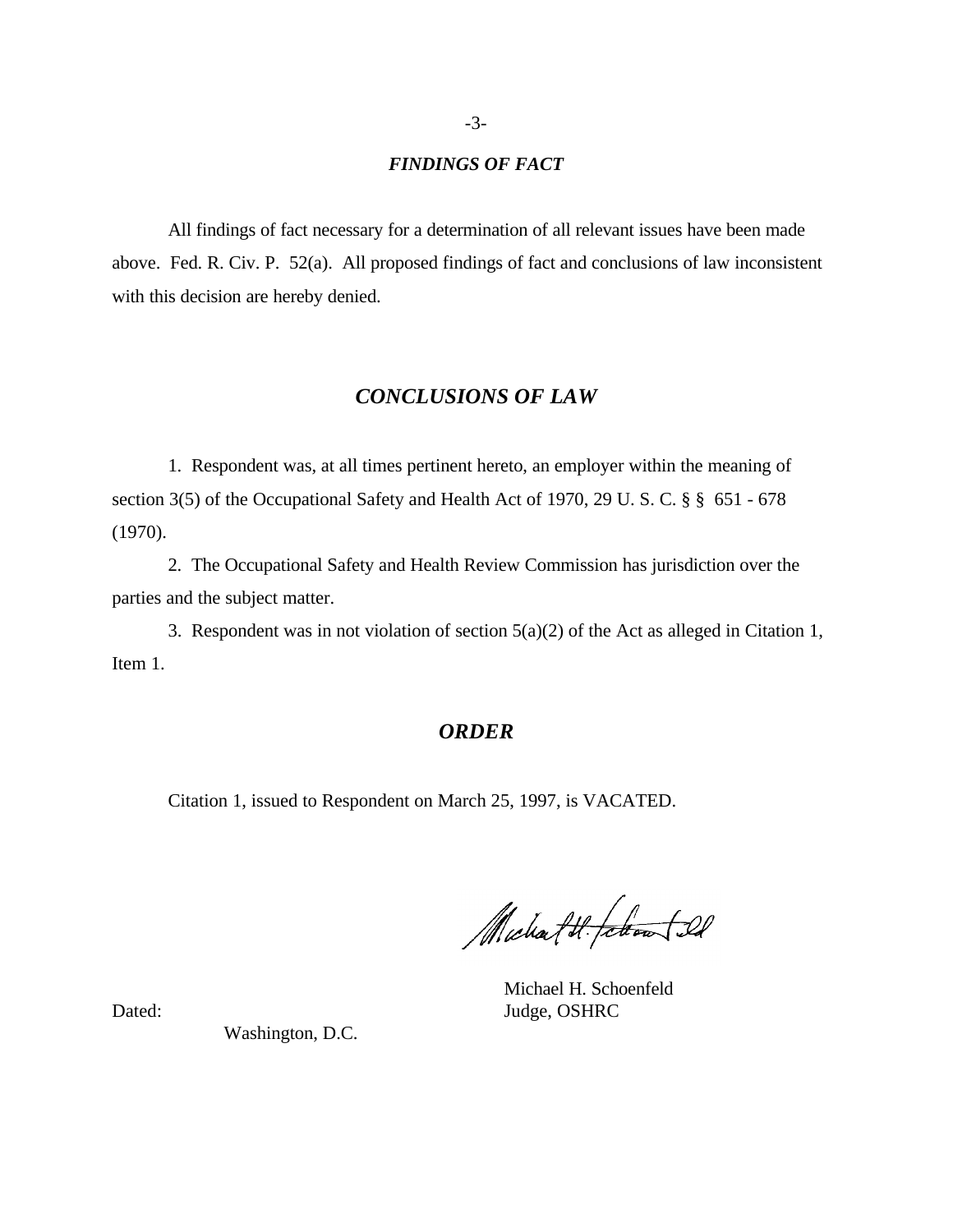JUDGE SCHOENFELD: Thank you. I think -- I think I have a sufficient grasp of the evidence and the applicable law to make a ruling from the bench and I've looked at some material during our breaks and find that having Westlaw at my desk is a wonderful tool.

I will tell the Parties, before I outline my decision, that my decision is part of the record, it's part of the transcript and will become official and I will send it to you in writing because what I will do when I get the transcript will be to prepare a full, valid, written order referring to this portion of the transcript rather than write things out.

I'm going to start by the simplest way to -- to state this, it's my belief that the evidence, as a whole on this record and I'll try to hit all the highlights that I've considered, demonstrates to me that the Secretary has made a prima facia case of a violation here and that is that -- and I'll go back through this -- the Secretary has made a prima facia case, I think Respondent has provided enough reliable and probative evidence to scale the heights of the affirmative defense of unpreventable employee misconduct and I think the Secretary has failed to come back with evidence to rebut the scaling of those heights, I outline that as my basis for vacating the Citation in this case. I'm also going to note that there is some disagreement in the case law as to whether this kind of situation goes to a lack of knowledge on the part of an employer or as a true affirmative defense and it's a question of shifting burdens of going forward but in any event, whether it was -- I consider the evidence as a whole or as a shifting burden, I would consider that unpreventable employee misconduct has been made out in this case.

There is some very appropo language and very appropo, very recent decisions that I have looked at and I think there's some language that is important in those decisions. United States Court of Appeals for the First Circuit in P. GIOISO, G-I-O-I-O-S-0 And Sons versus Secretary of Labor, and that's docket number 961807, that's the court's docket number, issued on June 13th of this year, the court decision deals with a number of issues and specifically discusses at some length the employee -- unpreventable employee misconduct defense and I'm going to take the time to read what I would quote in a decision.

The court there said, "...The OSHA Act requires that an employer do everything reasonably within its power to insure that its personnel do not violate safety standards but if an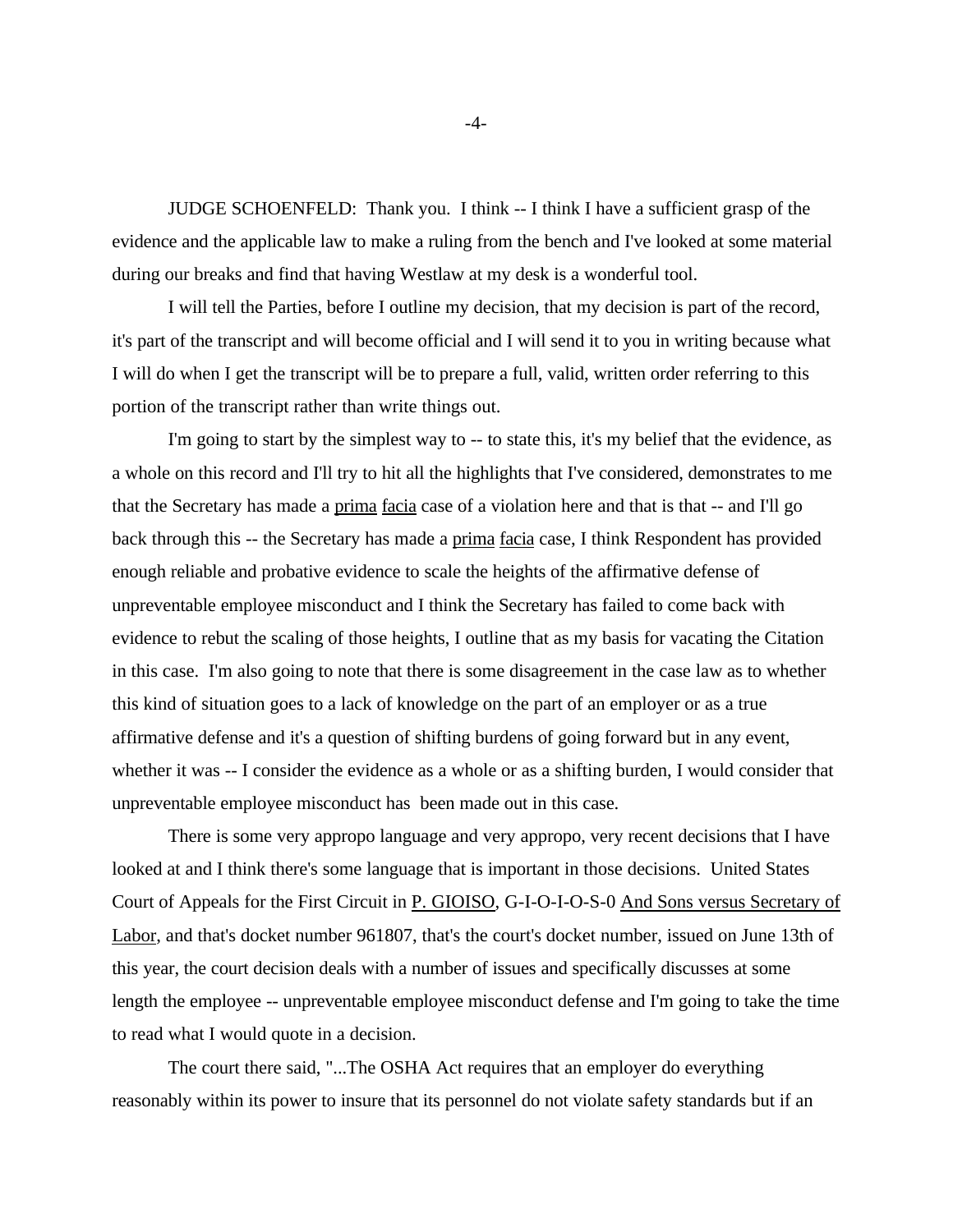employer lives up to that billing and employee nonetheless fails to use proper equipment or otherwise ignores firmly established safety measures, it seems unfair to hold the employer liable. To address this dilemma, both the Review Commission and the courts have recognized the availability of the unpreventable employee misconduct defense...", which they call "U" "E" "M". "...The contours of the defense are relatively well defined. To reach safe harbor, an employer must demonstrate that it, one, established a work rule to prevent reckless behavior and or unsafe condition from occurring; two, adequately communicated the rule to its employees; three, took steps to discover incidents of noncompliance; and four, effectively enforced the rule whenever employees transgressed it...", and there were two citations to well known cases at that point. The court went on, "...The employer must shoulder the burden of proving all four elements of the defense...", and cites several other cases. "...Sustaining this burden requires more than pius platitudes...", quote, "...An employer must do all it feasibly can to prevent foreseeable hazards including dangerous conduct by its employees...", close quote, citing two more cases. Further on in the decision the court went on and said, "...Even if an employer establishes work rules and communicates them to its employees, the defense of unpreventable employee misconduct cannot be sustained unless the employer also proves that it insists upon compliance with the rules and regularly enforces them...", a citation to another case.

I'm going to also note -- and that's -- I gave you the citation, it's also electronically available at one nine nine seven "W" "L", meaning "Westlaw" number three O nine nine one six and that has been published last week by the Bureau of National Affairs, BNA Reporter and so you have it, that citation is volume seventeen of the "Safety and Health Reporter", page two O nine one.

Interestingly enough, the case immediately following that has very similar language and a similar issue and that's letter "D", letter "A" Collins, D.A. Collins Construction Company, and that is United States Court of Appeals for the Second Circuit issued a decision in their docket number nine six four one nine six, July One, Nineteen Ninety-seven, found at volume seventeen, BNA, two zero nine nine. The court there again went through almost the exact same language and said -- and it has a lot of relevance to this case -- "...Evidence that a foreman or supervisor has violated a statutory standard permits an inference that the employer's safety program has not been

-5-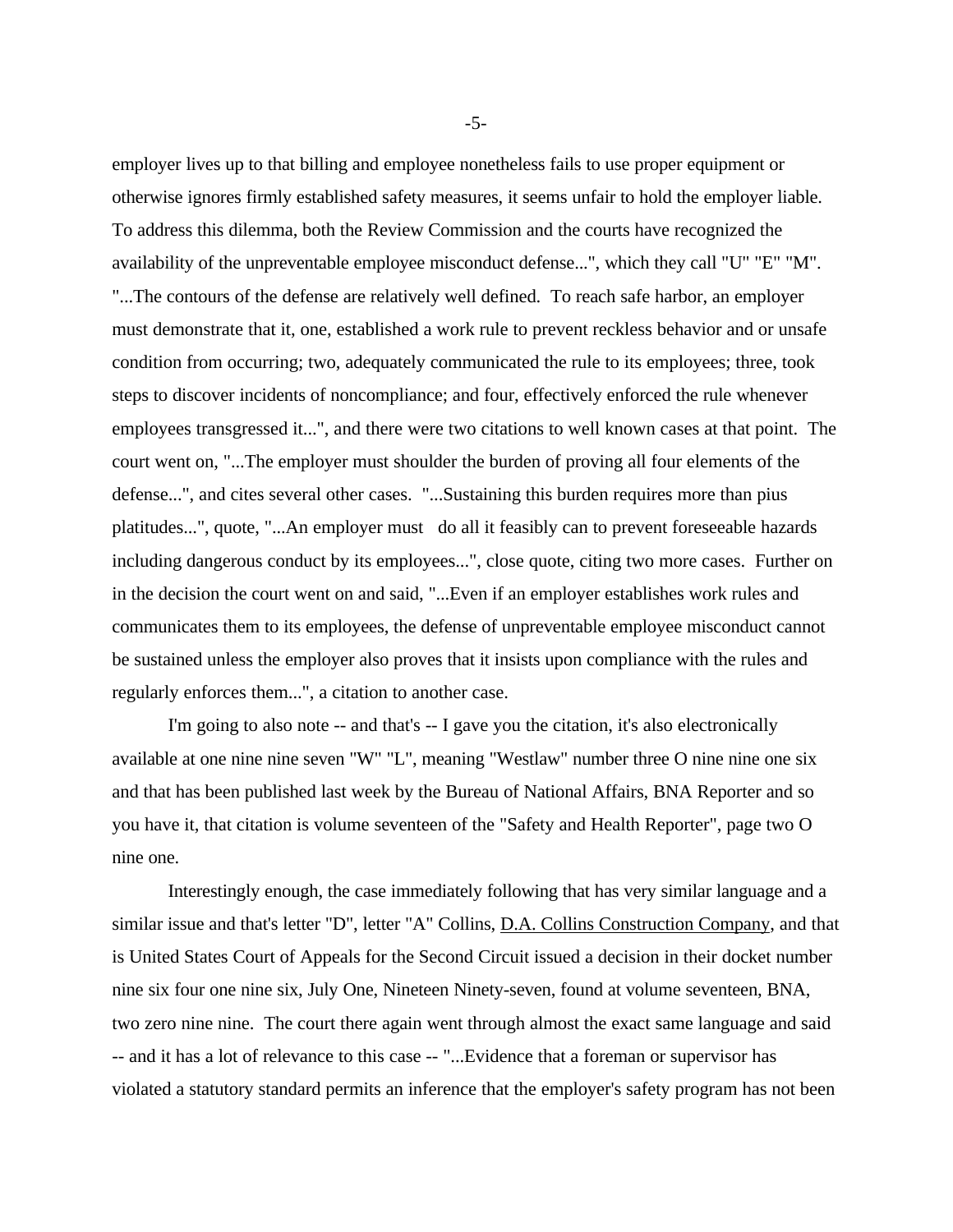adequately enforced...". What I have before me, as I see this evidence, is not a case of a foreman or supervisor having violated the rule, a well known safety rule, what I see, and I will discuss in a moment, is that it was a foreman or a supervisor who was aware of the rule and apparently did not enforce it and was taken to task for it.

Let me go back through the case now, this specific case and the evidence I looked at and why I'm making

these -- relying on this law, making factual findings.

First, I'm going to comment that I find virtually all of the witnesses who testified I have no specific reason or any reason presented to me to challenge their credibility or believability and I don't find -- I find virtually no inconsistencies in the testimony today. I may point out some misunderstandings or misuse of language but I don't think those are inconsistencies to resolve on the basis of credibility.

I think the first question I have to answer as a matter of fact and I'm going to -- to find as fact at -- the weight of the evidence and the reasonable inferences to be drawn from the evidence is that there was one foreman at the site and the only foreman empowered to act as a foreman was Mr. Sotha Tim, although other individuals may have been at the site and may have had the title of "foreman" or acted as foreman on previous jobs, that does not make them the foreman or supervisory capacity at this site so I find that there was one foreman at this site. I can understand the compliance officer's what I think was perhaps a misunderstanding. As I recall his testimony that various people may have identified themselves by title of "foreman" or even several workmen may have referred to other people by "foreman" but the only person who really took charge and operated as foreman and was, in my opinion the evidence shows it was Sotha Tim and I also point out the fact that the compliance officers were still on the site when Mr. Walsh arrived and he was clearly identified as a higher official and if there were any question about supervisory authority, it seems to me it would have been asked at that time and to the degree it was not asked, I think that raises what may be called a negative inference rule and that is it wasn't followed up on and it quite well may have. I also point out as -- as part of the case, I think the compliance officer testified quite correctly that he felt that Respondent's safety program was adequate and there was adequate communication of the program and again, I want to -- Mr. Austin's testimony, granted, the lack of

-6-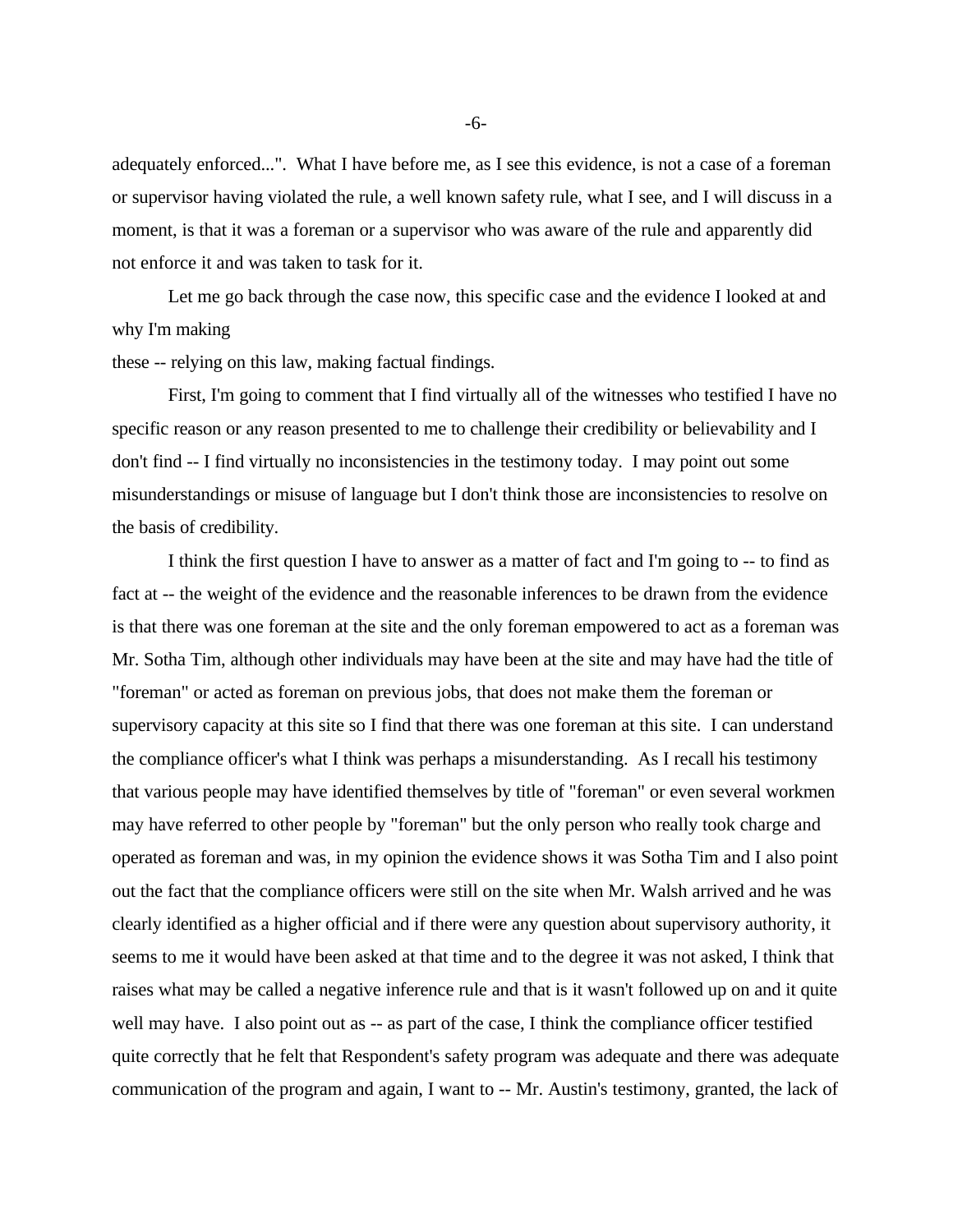experience and certainly he wasn't the lead investigator or compliance officer of this site, seems to me to be consistent with the compliance officer's testimony, Mr. Sancomb's testimony, to the effect that there may have been some confusion or -- or misuse of the term "foreman" because I believe Mr. Austin testified that one foreman said one thing and perhaps another foreman said something else but again, these seem to be identifications generated by the compliance officers and the individual workers they talked to and not any person in charge or truly responsible at the site.

Turning to Mr. Gaines' testimony, Mr. Gaines, in my recollection, clearly identified Sotha Tim as a foreman, he also spoke to somebody named "Butch" as a foreman, to the degree that he may have been trying to indicate that somebody else had authority, I don't think his testimony was meant in that way, I did not take it in that way, one of the pieces of testimony that bothers me in this case and I think is difficult to deal with is Mr. Gaines' testimony that when he first went up on the roof he went over to the edge and at that time apparently was told, was warned not to go - not to go near the edge but what I -- one of

the -- I'm going to put that aside for a minute, that bothered me and then I looked at Deane's testimony and Deane has the same kind of confusion, it seems to me, between is Sotha Tim or is Butch the foreman, I think he makes it clear later in his testimony that Sotha Tim was the foreman and what's very important to me was he indicated that Butch was the safety monitor so even though Sotha Tim may have been the foreman, Deane understood Butch to be the safety monitor and he testified that Butch told him not to go near the edge. Again, as a safety monitor is not necessarily a supervisory role as -- as we understand it, it's not a management role, it's a duty assigned to a worker on the site and there's certainly no showing in this record otherwise and I think -- so I don't think this is a case in a position where we had a supervisor violating the safety rule himself, other than Tim not putting up the required equipment.

As to what the courts have indicated, at least -- okay, I'm going to go back to the case of P. Gioiso because I think that's very applicable in the case and what the court found there, of the four elements of the unpreventable employee misconduct defense, that is, establishing work rule, adequately communicated it, took steps to discover incidences of violation and effectively enforce it, the court points out that its the last two elements in which the company in that case failed and I

-7-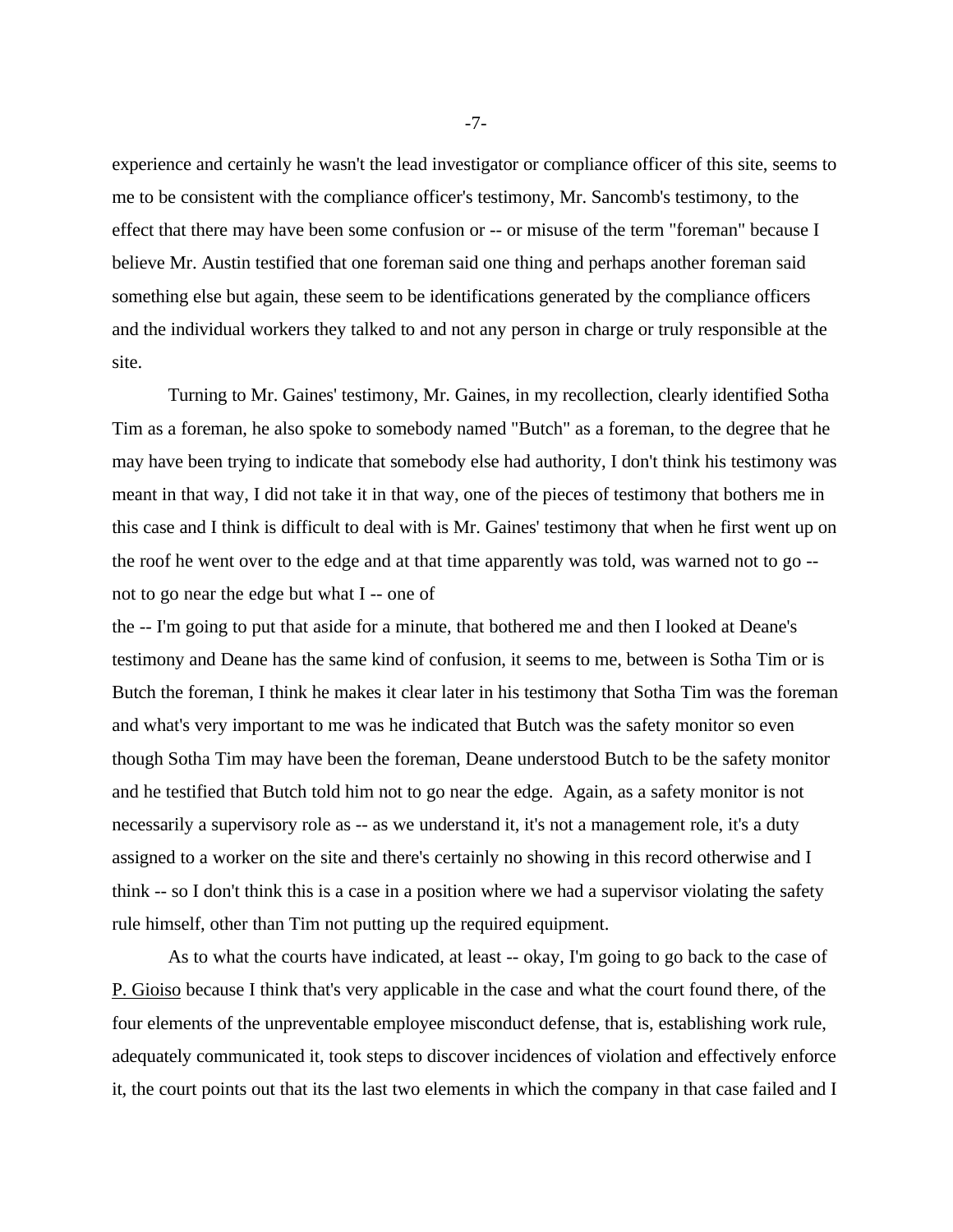think the court isolates itself on the most two difficult elements of the defense to prove, in my experience. The court there said, "...Sustaining the burden requires more than pius platitudes, an employer must do all he can to reasonably prevent...", from General Dynamics. The court goes on to say, "...The mainstay of Gioiso's argument is that the ALJ unnecessarily required repetitive documentary proof referable to the employee misconduct defense. This is smoke and mirrors, the record reveals quite clearly that the ALJ applied the appropriate legal standard. The employer failed to carry the devoir of persuasion...", D-E-V-O-I-R, "...of persuasion on both the implementation and enforcement components of the defense, this deficit is fatal. Even if an employer establishes work rules and communicates them to its employees, the defense of unpreventable employee misconduct cannot be sustained unless the employer also proves that it insists upon compliance with the rules and regularly enforces them...", and I think, as I said, the court there isolated on the last two elements which are the most difficult to prove and going further in the -- in the same decision, and this is at seventeen, BNA, Two O Nine Eight --"...While the record reflects that Gioiso, the employer, made a meaningful effort to develop a satisfactory safety program, it is much less conclusive on the issues of implementation and enforcement...", and I think the record before me is persuasive on implementation and enforcement. The court goes on to say that "...The employer's best case is that it distributes safety manuals to all new employees, that these manuals contain information regarding, among other things, lifting of loads, method of trench protection and proper placement of ladders in trenches and that it supplements these materials in various ways. The Petitioner's safety chairman testified that the company sponsors tool box talks at its work site, monthly safety meetings for supervisory personnel and by annual safety seminars for its employees, all of them but this evidence left some fairly conspicuous gaps as to the content of the training exercises, who conducted each session and who attended them, documentation or syllabi or attendance rosters would have gone a long way towards filling these gaps but the Petitioner provided none. Absent such documentation, it cannot persuasively argue that it effectively communicated the rules to its employees...", and I think this record before me stands in very clear distinction to the Gioiso case, the evidence before me is very detailed as to what the seminars contained, who was trained, how they were trained and all of that evidence on this record before me is unrebutted and

-8-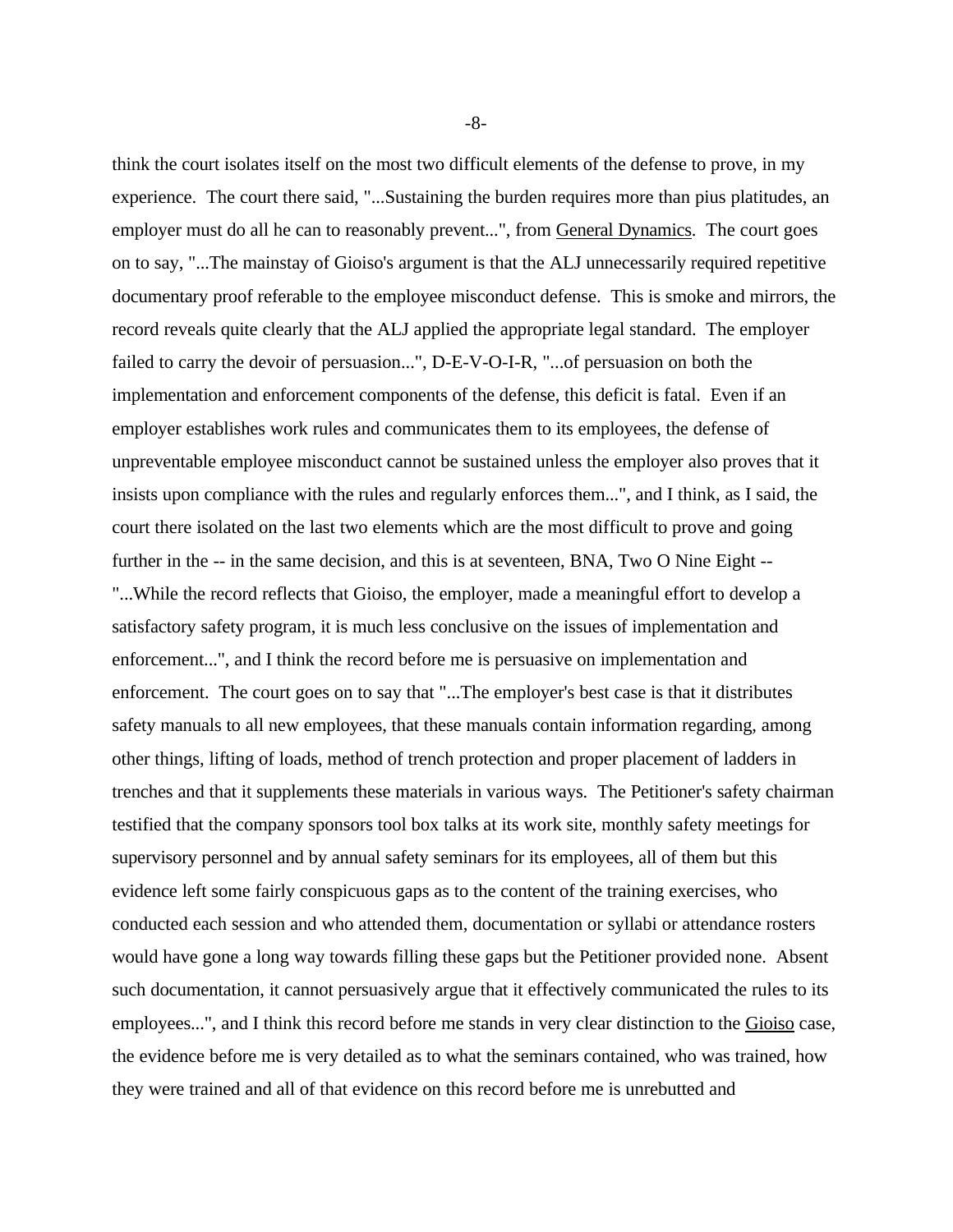unchallenged, there is clear testimony as to the degree of communication here and the employees, themselves, indeed testified that they knew what the rules were and they knew, at least in one case, that he was violating the rules so I find as fact that the Respondent had the appropriate safety rules and that those rules were adequately communicated to its employees.

The fourth and final prong -- or two prongs, that is -- did respondent take steps to discover incidents of noncompliance and did it effectively enforce the rule whenever employees transgressed it? Again, I think the weight of the evidence in this case is to answer both of those questions in the affirmative and that is that the employees knew what the rules were, the supervisors knew what the rules were, there is evidence of some pre-incident enforcement and clearly, evidence of significant enforcement after this, none of which has been challenged, none of which is rebutted on this record and it stands as established by this record.

The testimony of Mr. Walsh and Mr. Cole, which remain unrebutted on this -- on this record are that employees who were found to have violated safety rules have been, in fact, reprimanded and in at least one case, severely disciplined, I don't know what Mr. Tim's annual salary is or what relationship losing a twenty-four hundred dollar bonus might be to the man and there is no other evidence on this record to say that that is not a severe or is a severe punishment but it is a significant punishment and there is no rebuttal to it, even though it arose out of this specific incidence. Evidence of post-accident or post-citation activities on the part of the parties is admissible in Review Commission decisions and before the Review Commission.

Again, Mr. Cole's testimony that the only reason Sotha Tim did not earn the bonus was because of this Citation remains unrebutted on this record. There is activity, there is some evidence of activity by the company in disciplining its employees under its program, it has more than just a paper program. Again, what quantum of proof is needed, this is acceptable evidence, it's reliable evidence, it has not been quantified but neither has it been rebutted. I think, to the degree Respondent made out at least basic showing of enforcement of its safety rules, there is no contrary evidence on this record, there is no indication that its efforts in communication or enforcement or its efforts to discover violations was insufficient in any manner, in any way.

I also point to one other problem and I -- I alluded to this at the beginning. There are

-9-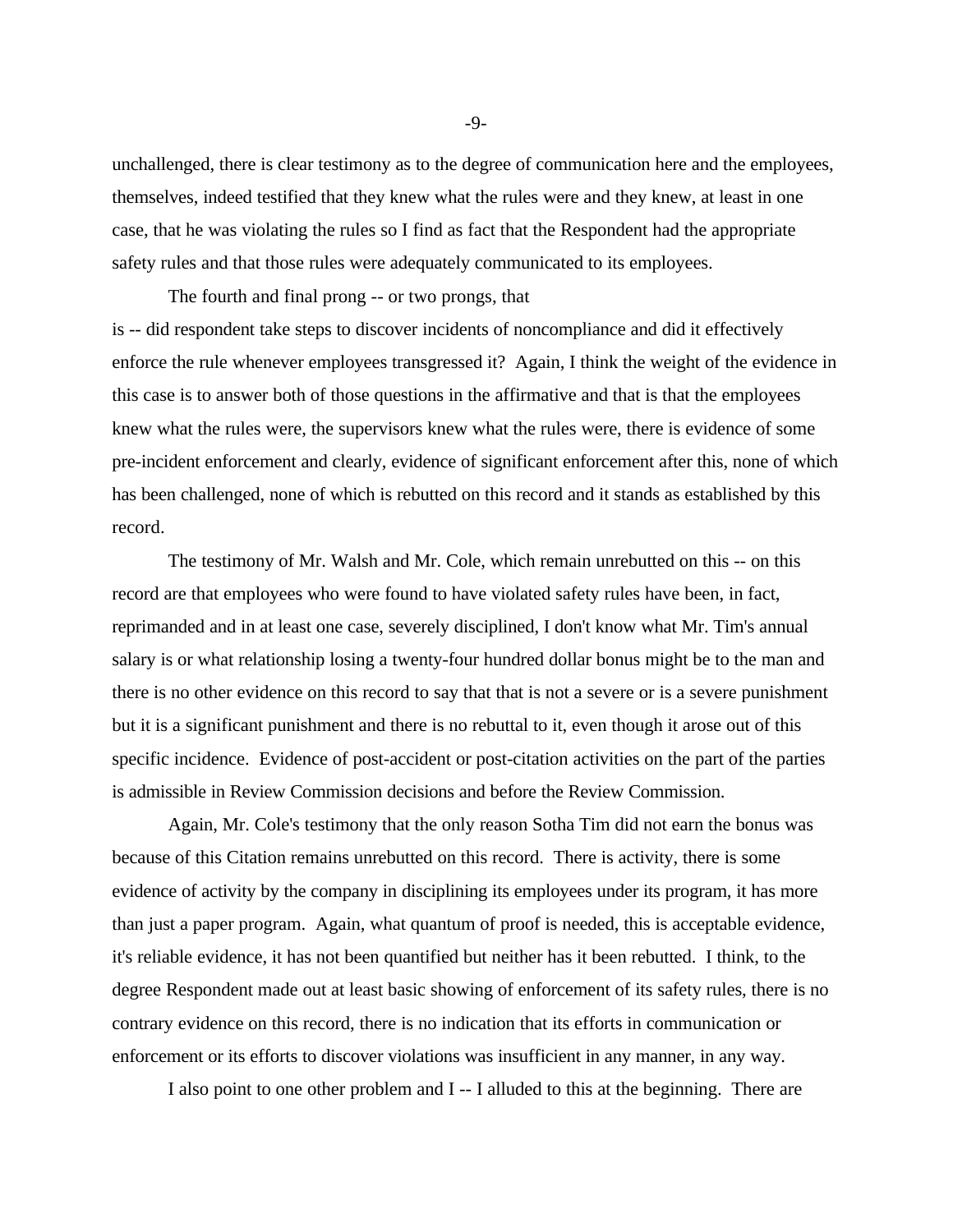some courts, particularly the Second Circuit, in New York State Electric, which might look at this case as a question of knowledge in the first instance that is whether Respondent knew or reasonably should have known that the violation would occur. Should that be the approach taken if that analytical approach were taken? I think there is sufficient evidence for me to reach the conclusion, and I do reach the conclusion, that under the facts of this case Respondent had no grounds to reasonably know or reasonably anticipate there would be a violation of this safety rule by Mr. Tim or allowance by him of other people violating it, the -- again, the unrebutted testimony on this record dealing with this matter and this individual is that there had never been this type of safety problem with Mr. Tim before, he had been supervised by field superintendents on a number of jobs over a number of years and there is no record of this type of action and indeed, there is evidence that Mr. Walsh had meetings with Mr. Tim prior to this very job and was on the site with Mr. Tim prior to this job and reminded Mr. Tim and had acknowledgement by him of his understanding of the necessity to put out a warning system, nobody above Mr. Tim could do very much more in my opinion and there is no basis to find that Respondent or any of its management officials could have known or reasonably been anticipated to know of a violation so under either type of analyses I would conclude that either the affirmative defense is made out or the Secretary has failed to make a prima facia case of knowledge, I think the Commission will look at this as an affirmative defense case and that's why I put the emphasis on that analysis and to make it clear, I find as fact that the weight of the reliable and credible evidence, the preponderance of the evidence on this record is that Respondent established a work rule that would prevent the behavior or unsafe condition from occurring, that Respondent, by a preponderance of the evidence, demonstrated that it adequately communicated that rule to its employees, that Respondent, by a preponderance of the evidence, demonstrated that it took steps to discover incidents of noncompliance and that Respondent, by weight of the -- preponderance of the evidence demonstrated that it effectively enforced the work rule when employees transgressed it, accordingly I find that the Citation is to be dismissed and that ends my decision.

I will note, as a matter of housekeeping again, that the exhibits will be with the record, when the transcript comes in I will issue a formal order, accompanying that order will be an instruction letter as to time limits, et cetera, for appeal.